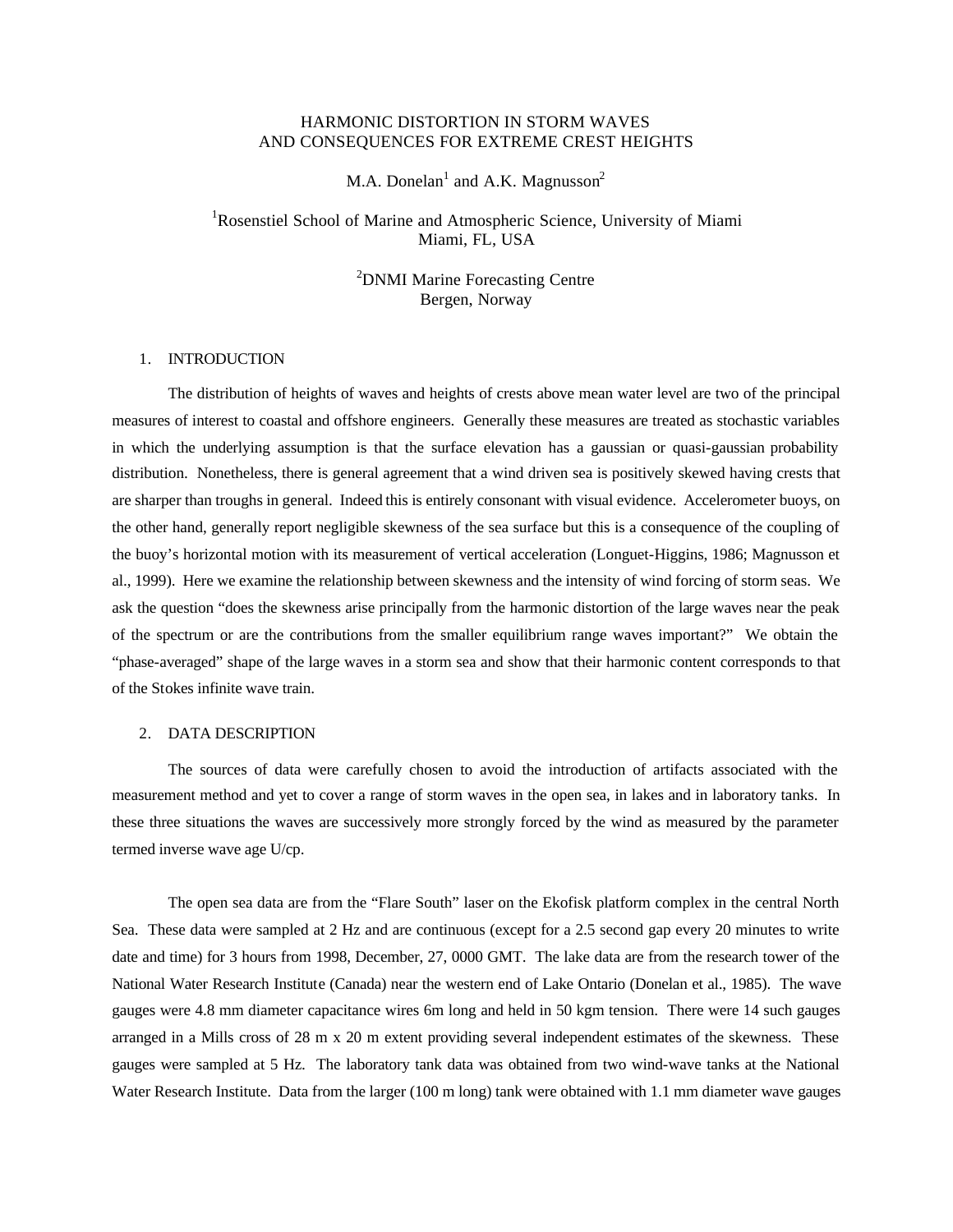at several fetches and sampled at 10 Hz. Data from the smaller tank (32 m long) were measured with a nonintrusive optical technique (Donelan and Plant, 2002) and were sampled at 1000 Hz.

### 3. RESULTS

The "overshoot effect" in wind generated waves refers to the observed behaviour of the spectral density at a particular frequency (or wavenumber) as the spectral peak passes through that frequency (or wavenumber). The published observations from both field and laboratory that show this effect are all for fetch-limited conditions (Barnett and Wilkerson, 1967; Barnett and Sutherland, 1968; Hasselmann et al., 1973) but recent measurements, in duration-limited growth laboratory conditions, also exhibit this effect (Donelan and Plant, 2002). Figure 1 (from Barnett and Sutherland, 1968) illustrate the "overshoot effect" and indicate enhancement of the peak of about a factor of two. Donelan et al. (1985) have demonstrated that the degree of enhancement is well correlated with the degree of wind forcing at the peak, represented by the inverse wave age,  $U/c_p$ . Thus, we are led to the conclusion that waves of a given frequency or wave length are steepest when they occupy the peak position in a wind-generated sea, and that the average steepness of these waves depends on the wind forcing,  $U/c_p$ .



Fig. 1. The spectral density at fixed frequency as a function of fetch, measured by Barnett and Sutherland (1968), normalized with respect to the maximum spectral density attained. The diagram on the left represents laboratory measurements at a frequency of 4.0 Hz; on the right are oceanic measurements at a frequency of 0.127 Hz. (After Phillips, 1977).

#### *3.1 Skewness*

As gravity waves become steeper their profile becomes distorted with a tendency towards sharper crests and flatter troughs characteristic of the classical shape of the Stokes infinite wave train. Such a profile has a non-zero third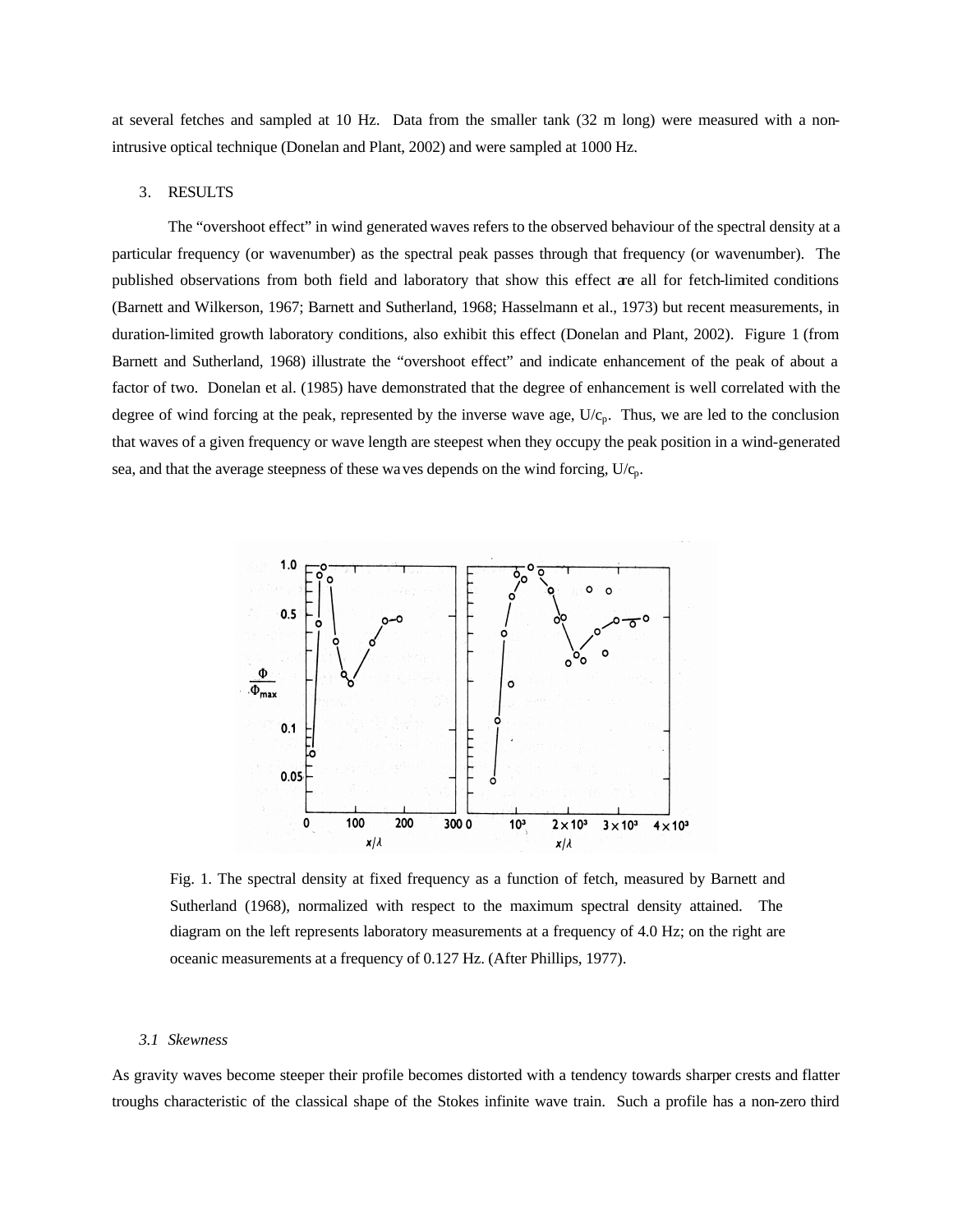moment, i.e. the skewness,  $(h - \langle h \rangle)^3 / s_h^3 > 0$ , where  $h = h(x, t)$  is the surface elevation,  $\langle h \rangle$  its average value and  $s_h$  is its standard deviation. In figure 2 we illustrate the dependence of the overall skewness on  $U/c_p$ . The data used in this figure are the optical measurements at short fetch in a laboratory tank. The wind was slowly and uniformly increased from 0 to 6 m/s (measured at 10 cm height) over 1800 seconds. The rate of increase of the wind is sufficiently slow that the waves are effectively fetch-limited and not duration-limited. In the left panel of figure 2 the dependence on skewness with  $U/c_p$  is shown. The points having skewness values below 0.3 are in the region of the wind threshold below which no waves can grow (Donelan and Pierson, 1987; Donelan and Plant, 2002). Once the waves start growing in these strong forcing conditions they grow quickly until they are limited by intermittent breaking. In this region the skewness and  $U/c_p$  are strongly positively correlated. Magnusson and Donelan (2000) have shown a clear relation between the inverse wave age and steepness of the forward face of storm waves at the Ekofisk site.



Figure 2. Measured skewness for waves at fetch of 14.3 m in a laboratory tank of 32 m length. The wind speed was slowly increased from 0 to 6 m/s (at 10 m height) over 1800 secs. The panel on the left indicates skewness versus the ratio of wind speed to phase speed of the waves at the spectral peak,  $U/c_p$  or the inverse wave age. The panel on the right graphs skewness against the mean slope of the waves near the spectral peak,  $\langle a_p \rangle k_p$ , where  $k_p$  is the wave number corresponding to the peak frequency and  $\langle a_p \rangle$  is the square root of the area under the frequency spectrum in the peak region  $(0.5f_p < f < 1.5f_p)$ .

In the right panel the skewness is plotted against average slope,  $a_p > k_p$  of the waves near the spectral peak, where  $k_p$  is the wave number corresponding to the peak frequency and  $\langle a_p \rangle$  is the square root of the area under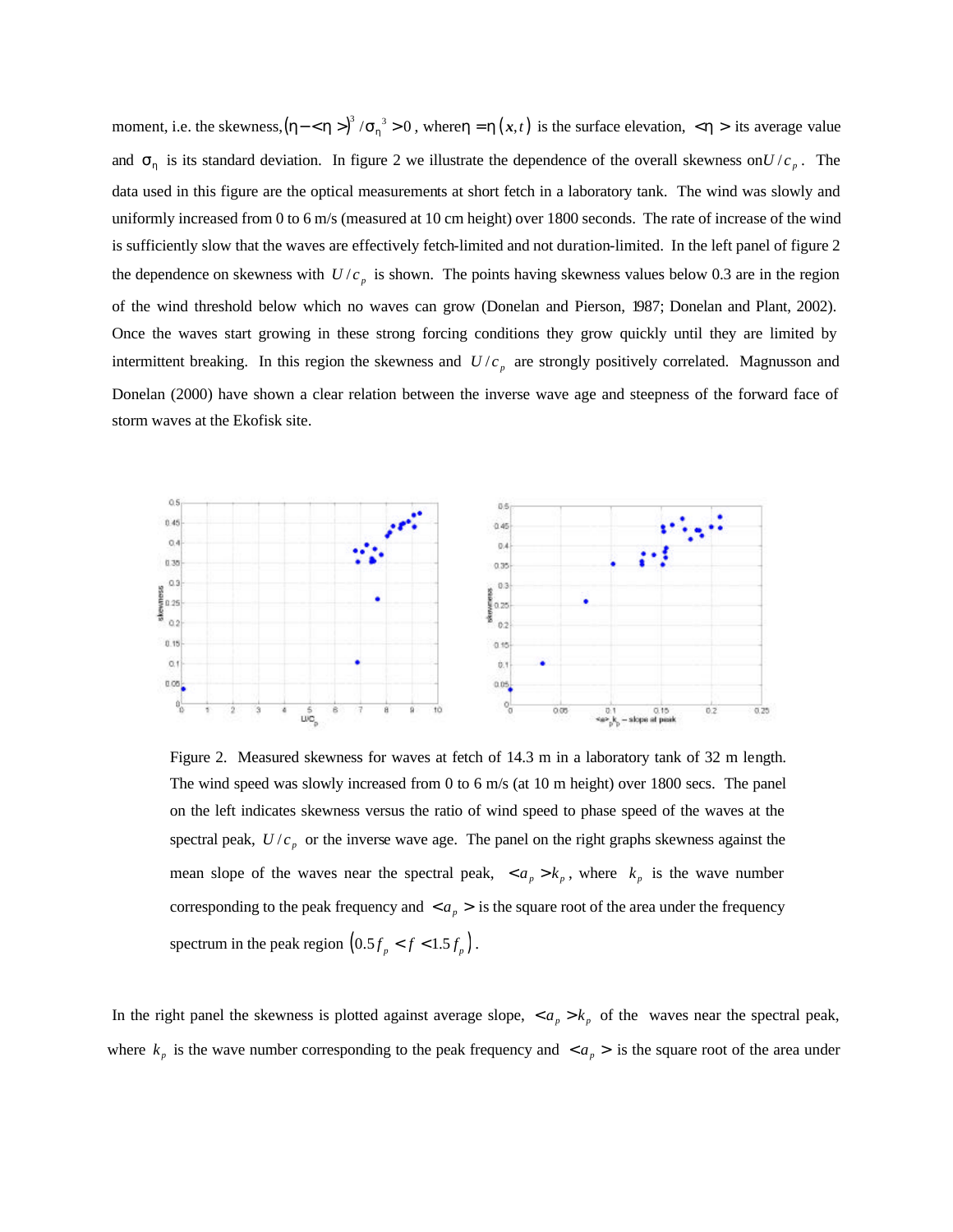the frequency spectrum in the peak region  $(0.5f_p < f < 1.5f_p)$ . The excellent correspondence in this figure supports the view that it is the slope of the large waves near the peak that determine the skewness of the surface elevation.

#### *3.2 Phase averaged shape*

In order to examine the shape of the large waves in an average sense we employ the technique of phase averaging. The procedure we use is as follows: 1) the time series of surface elevation  $h(t)$  is band-pass filtered to admit frequencies, f in the range  $0.5 f_p < f < 1.5 f_p$ , yielding the narrow band surface elevation,  $h_f(t)$ ; 2)  $h_f$  is Hilbert transformed to yield local phase and envelope amplitude; 3) for a given range of envelope amplitude in every 10 degree phase bin the original raw time series  $h(t)$  is averaged yielding the mean and standard deviation of the surface elevation at 36 points along a complete period. These phase averaged profiles are illustrated in figure 3a,b for the two extreme data: in figure 3a is the data set from the small wave tank in which the waves were a few centimeters high, figure 3b shows the waves from Ekofisk that exceed 10m in height. Both data sets were obtained with (different) non-intrusive laser measuring systems. They both show consistent increases in skewness with increasing envelope amplitude. The Stokes-like distortion is more apparent when the figures are inverted – perhaps because one expects to see sharpened crests and flattened troughs in water wave profiles.



Figure 3a. Waves measured in a 32 m wind-wave tank at 14.3 m fetch. Heavy line: phase averaged surface elevation on the phases of waves in the range of 0.5  $f_p < f < 1.5 f_p$ . The panels (a), (b), (c), (d) are averages where the envelope of these waves is  $(0.7, 1.0, 1.3, 1.6 \pm 0.15)$  times the mean envelope. The error bars shown are  $\pm 1$  standard deviation of the variability of the estimates in each 10 degree bin. Light line: sinusoid having the period and amplitude of the fundamental of the heavy line.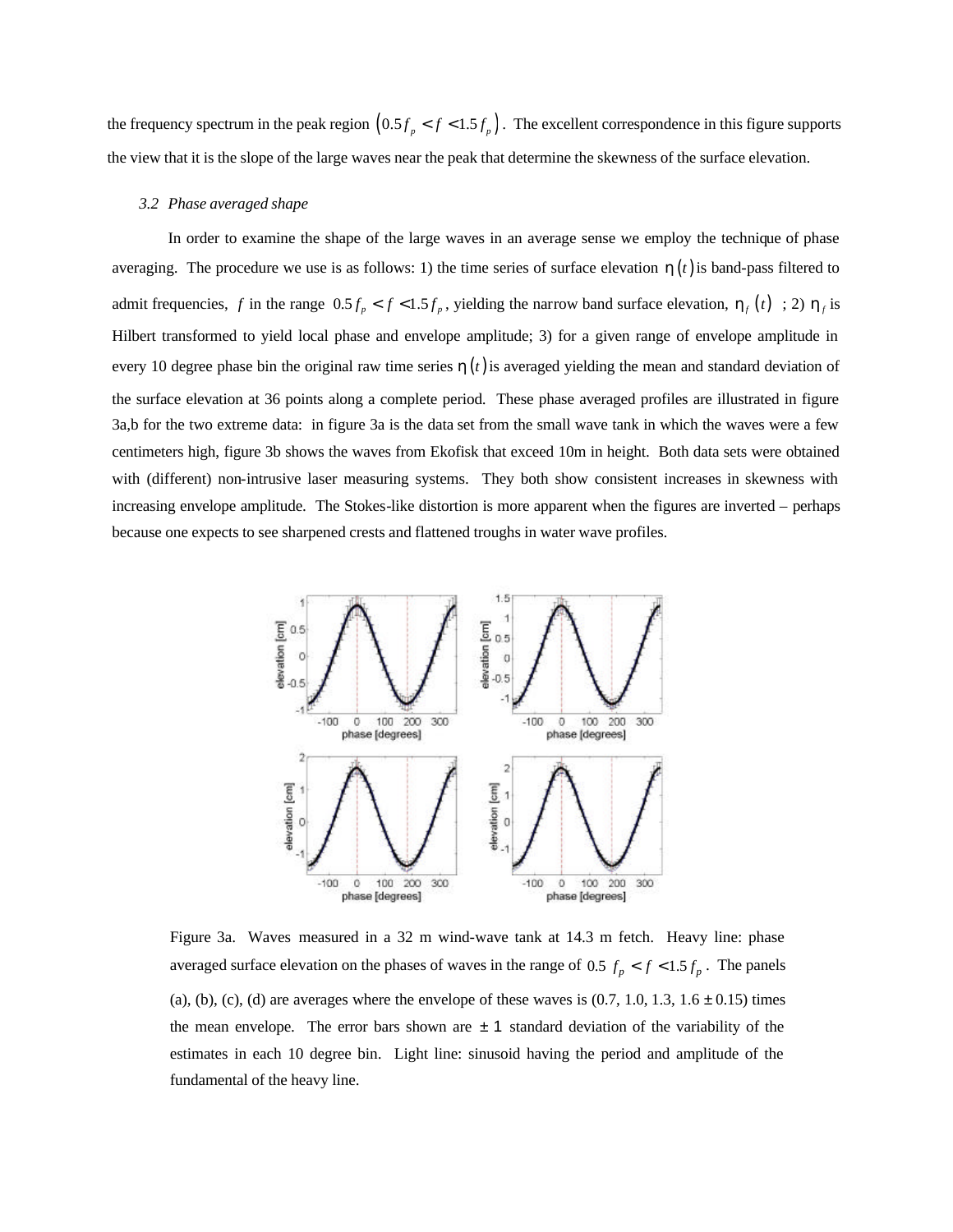

Figure 3b. Waves measured on the Ekofisk platform in the central North Sea. Heavy line: phase averaged surface elevation on the phases of waves in the range of 0.5  $f_p < f < 1.5 f_p$ . The panels (a), (b), (c), (d) are averages where the envelope of these waves is  $(0.7, 1.2, 1.7, 2.2 \pm 0.25)$  times the mean envelope. The error bars shown are  $\pm 1$  standard deviation of the variability of the estimates in each 10 degree bin. Light line: sinusoid having the period and amplitude of the fundamental of the heavy line.

#### *3.3 Harmonic balance*

Various attempts to deal with the statistics of nonlinear wind-driven waves (Tayfun, 1986; Srokosz and Longuet-Higgins, 1986) have recourse to a Stokes-like shape of waves in a narrow band approximation to the observed spectrum. Although the Stokes (1880) perturbation expansion applies, strictly speaking, to an infinite monochromatic train of unidirectional waves, the similarity of these phase averaged profiles to the Stokes theoretical form invites further exploration of their shapes. In figure 4 we compare the ratio of  $2<sup>nd</sup>$  to  $1<sup>st</sup>$  (fundamental) harmonic (abscissa) to the ratio of  $3<sup>rd</sup>$  harmonic to  $1<sup>st</sup>$  (ordinate). The symbols represent 4 envelope steepnesses for each of the 4 data sets (different symbols for each data set). The Stokes ratios are indicated by the dashed line. All but the smallest waves (from the 32 m wind-wave tank) appear to belong to the same population and the trend is in agreement with the Stokes form although displaced somewhat from it. Any noise or statistical variability will affect the higher harmonics (lower energy) more and therefore will tend to increase the ordinate values above the abscissa. The points from the small tank are well above. These latter were obtained with waves of peak frequency 2.5 Hz so that their 3<sup>rd</sup> harmonics (7.5 Hz) may be influenced by surface tension (Hui and Tenti, 1982). Apart from these very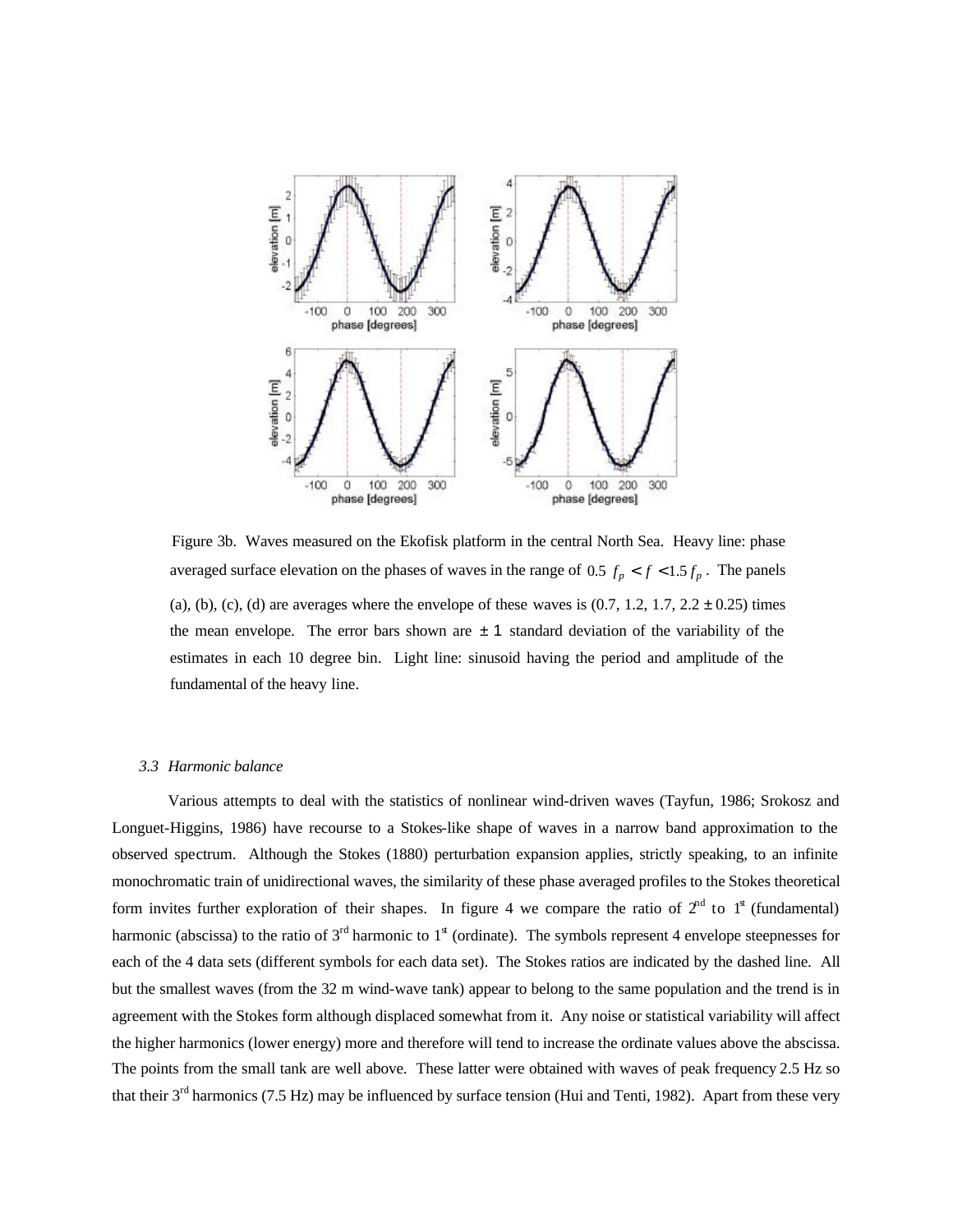short waves, the harmonic balance in the phase averaged waves near the spectral peak appear to be consonant with the Stokes form.



Figure 4. Ratio of  $3<sup>d</sup>$  harmonic to  $1<sup>d</sup>$  harmonic (ordinate) versus ratio of  $2<sup>nd</sup>$  harmonic to  $1<sup>d</sup>$ harmonic (abscissa). The harmonics are obtained from the phase averaging procedure illustrated in figure 3. The first harmonic is the fundamental period of the wave,  $f_p$  and harmonics 2, 3 correspond to  $2 f_p$ ,  $3 f_p$ . The symbols correspond to the four different experiments: (\*) 32 m wind-wave tank; (?) 100 m wind-wave tank;  $(\triangle)$  Lake Ontario Tower; (O) Ekofisk oil platform in the central North Sea. The dashed line is the Stokes wave train.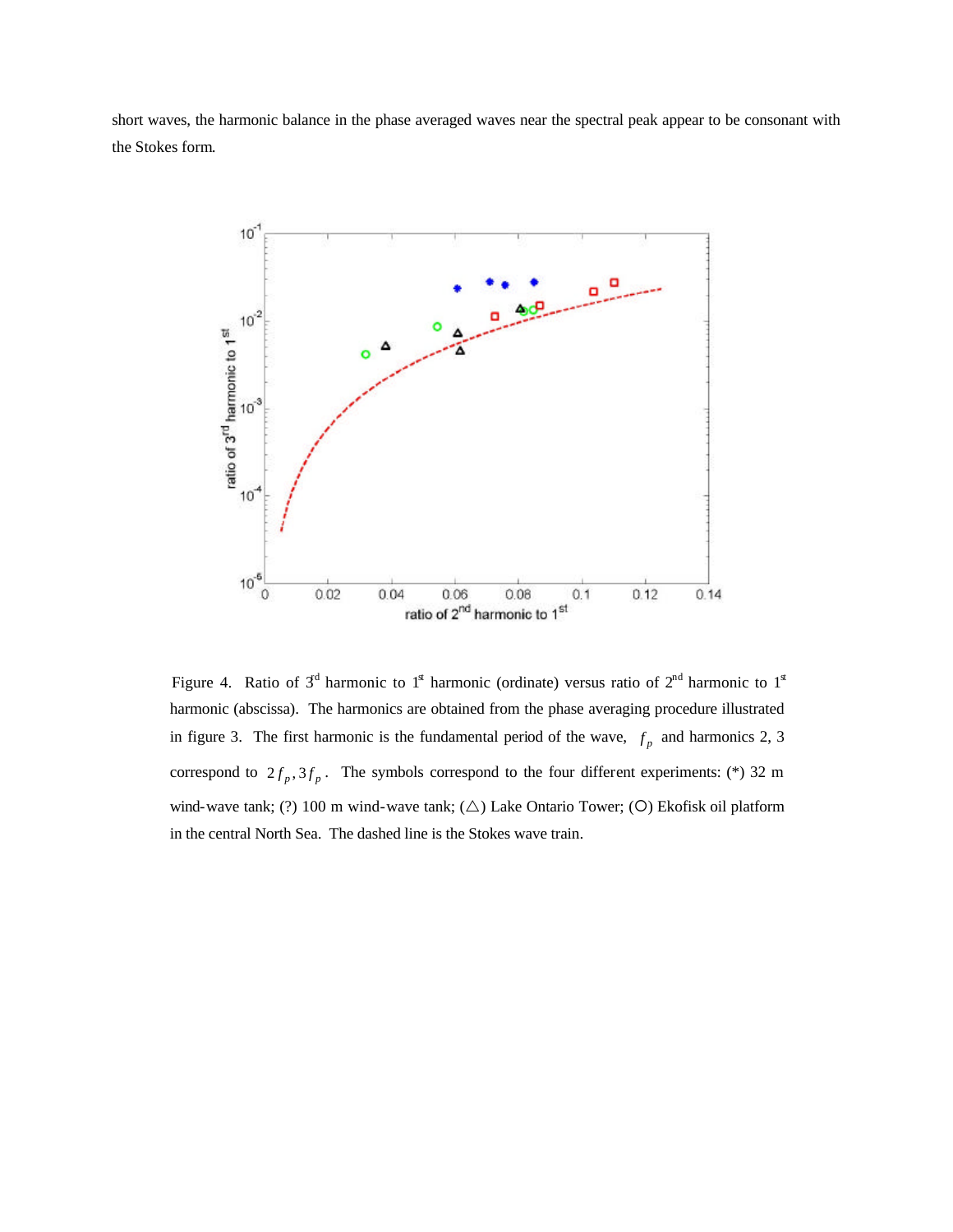### 4. DISCUSSION AND CONCLUSIONS

We have demonstrated that the waves that contribute to the enhanced spectral peak in strongly forced seas are, on average, skewed – with sharpened crests and flattened troughs – and the degree of harmonic distortion is in general agreement with that of the Stokes wave train. In this context it is interesting to see how the skewness is affected by higher frequencies. Figure 5 shows the skewness of the elevation signals after all frequencies above  $f_{cut-off}$  have been removed. The first three panels are for the three cases of larger waves, while the fourth corresponds to a Stokes wave train of slope,  $ak = 0.4$ . The light line in the last panel is for the steady fourth order Stokes wave train of fundamental frequency,  $f_p$  and the heavy line is obtained by allowing a 17% Gaussian perturbation of the fundamental frequency every two periods. All cases, including the simulation of panel (d), indicate that the skewness is effectively determined by frequencies below five times the peak frequency, and the rapid drop-off, as the  $2<sup>nd</sup>$  harmonic is discarded, is characteristic of all.



Figure 5. The dependence of skewness on high frequency cut-off. Panels (a), (b), (c) are data from: 100 m wind-wave tank; Lake Ontario Tower; Ekofisk oil platform in Central North Sea respectively. In panel (d) the light line is for a Stokes wave train and the heavy line is for a Stokes wave train in which the fundamental frequency is randomly adjusted with a standard deviation of  $0.17 f_p$  .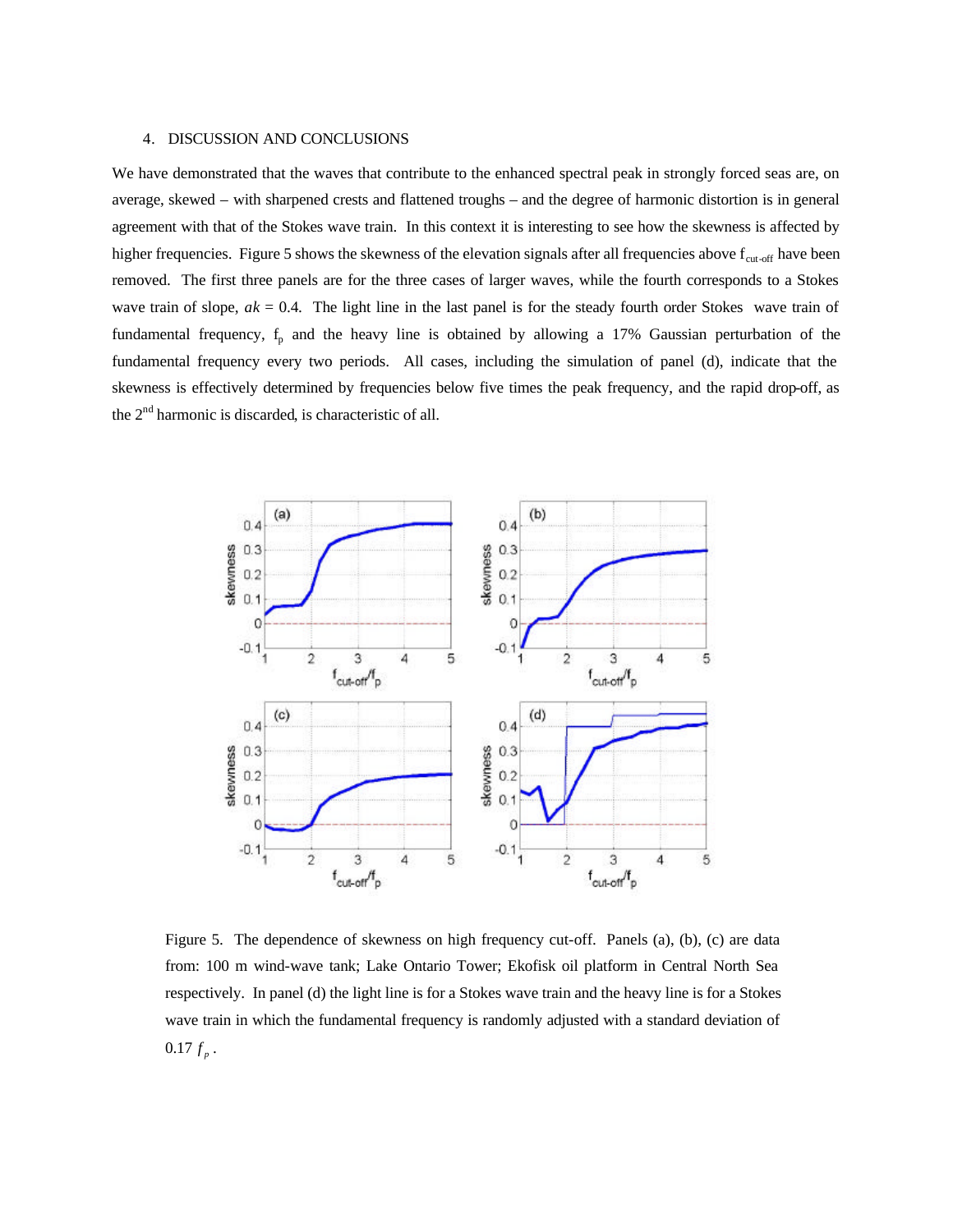We have discussed: the overshoot phenomenon with its attendant enhanced peak, the phase averaged shape of the large waves, and the dependence of skewness on the spectral peak and its harmonics. Taken all together these suggest that strongly wind-driven seas may be described by large waves (near the peak frequency) in various stages of nonlinear distortion, with attendant bound harmonics, skewness and random small waves superposed. The statistics of grouping of large waves will thus be largely dependent on the bandwidth of the spectral peak with only mild and random adjustments due to the spectral tail. The statistics of crest heights and trough depths will diverge as the seas are more strongly forced and the spectrum becomes more sharply peaked.

### 5. ACKNOWLEDGMENT

The Ekofisk data were kindly provided by Phillips Petroleum Company Norway. Part of this work is also supported by the Comission of the European Communities under contract EVK3-CT-2000-00026 of the Fifth Framework Programme (MaxWave project). The authors are solely responsible for the work and it does not represent the opinion of the Community. The Community is not responsible for any use that may be made of the data appearing herein.

#### 6. REFERENCES

Barnett, T.P. and Wilkerson, J.C., 1967: On the generation of ocean wind waves as inferred from airborne radar measurements of fetch-limited spectra. *J. Mar. Res.*, **25**, 292-321.

Barnet, T.P. and Sutherland, A.J., 1968: A note on an overshoot effect in wind-generated waves. *J. Geophys. Res.*, **73**, 6879-85.

Donelan, M.A., Hamilton, J. and Hui, W.H., 1985: Directional Spectra of Wind-Generated Waves. *Philosophical Transactions of the Royal Society of London*, **A 315**, 509-562.

Donelan, M.A. and Pierson, W.J., 1987: Radar Scattering and Equilibrium Ranges in Wind-Generated Waves - With Application to Scatterometry. *J.Geophys. Res.*, **92**, 4971-5029.

Donelan, M.A., Plant, W.J., 2002: Threshold and Hysteresis Effects in Wind Wave Growth and Decay. Part I: Gravity-Capillary Waves*. J. Phys. Oceangr.* (submitted).

Hasselmann, K., T.P.Barnett, E.Bouws, H.Carlson, D.E.Cartwright, K.Enke, J.A.Ewing, H.Gienapp, D.E.Hasselmann, P.Kruseman, A.Meerburg, P.Müller, D.J.Olbers, K.Richter, W.Sell and H.Walden, 1973: Measurements of wind-wave growth and swell decay during the Joint North Sea Wave Project (JONSWAP) . *Dt.Hydrogr.Z.,* **A8 (Suppl.), 12**, 95.